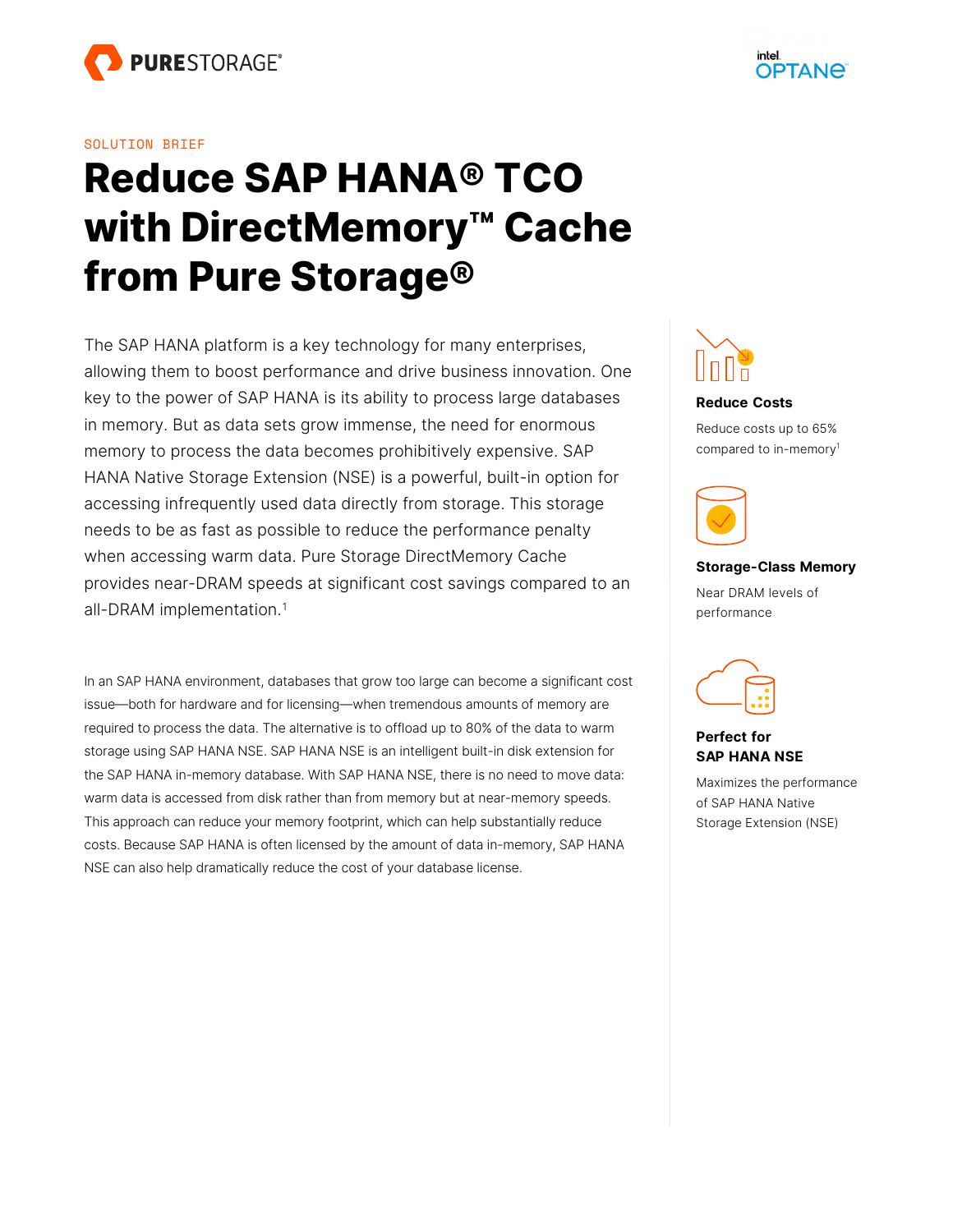

## **Introducing DirectMemory Cache**

Pure Storage offers a solution to take full advantage of the cost benefits of SAP HANA NSE while keeping performance at a high level. With DirectMemory Cache from Pure, you can easily lower your total cost of ownership (TCO) due to the need for fewer SAP HANA licenses, in addition to needing smaller amounts of expensive DRA[M.](#page-0-0) <sup>1</sup> At the same time, you can maintain performance similar to a DRAM-only configuration, because DirectMemory Cache is built on technology that is nearly as fast as DRAM.

Storage-class memory (SCM) is a new class of memory technology that bridges the performance gap between DRAM and flash solid-state disks (SSDs), with latency measured in the tens of microseconds (compared to hundreds of nanoseconds for DRAM and hundreds of microseconds for flash drives). SCM is persistent, has higher density, and is less costly than DRAM.

Pure Storage's SCM implementation is called DirectMemory Cache. DirectMemory Cache is the first SCM of its kind, based on Intel Optane technology. It is a non-volatile memory cache inside FlashArray™ products that offers a new way of balancing performance and cost. Composed of Intel Optane SSDs, DirectMemory Cache delivers exceptional performance for warm data with SAP HANA NSE.

## **Resolve the Cost-Performance Dilemma**

As an SAP HANA administrator, you have a choice. You can pay a lot for a large system with a significant amount of memory, or you can implement warm data management to reduce the costs of ever-growing data. DirectMemory Cache is a cost-effective way to implement warm data management with high performance. It enables you to[:](#page-0-0) 1

- Reduce the memory required for SAP HANA by up to 8x
- Reduce the TCO of hardware and software provisioning
- Use cost-effective warm data with extremely low latency

#### **Pure for SAP HANA**

Deploying SAP HANA on traditional storage can often lead to complex, inefficient, and costly operational models. Pure's FlashArray innovation can help improve the return on investment (ROI) for your most valuable IT investment, SAP, to deliver a Modern Data Experience™ by:

- Improving performance and data management
- Simplifying migration to hybrid-cloud landscapes
- Automating complex, timeconsuming operations
- Protecting your missioncritical data in real time
- Delivering a true utility model with the Pure as-a-Service™ platform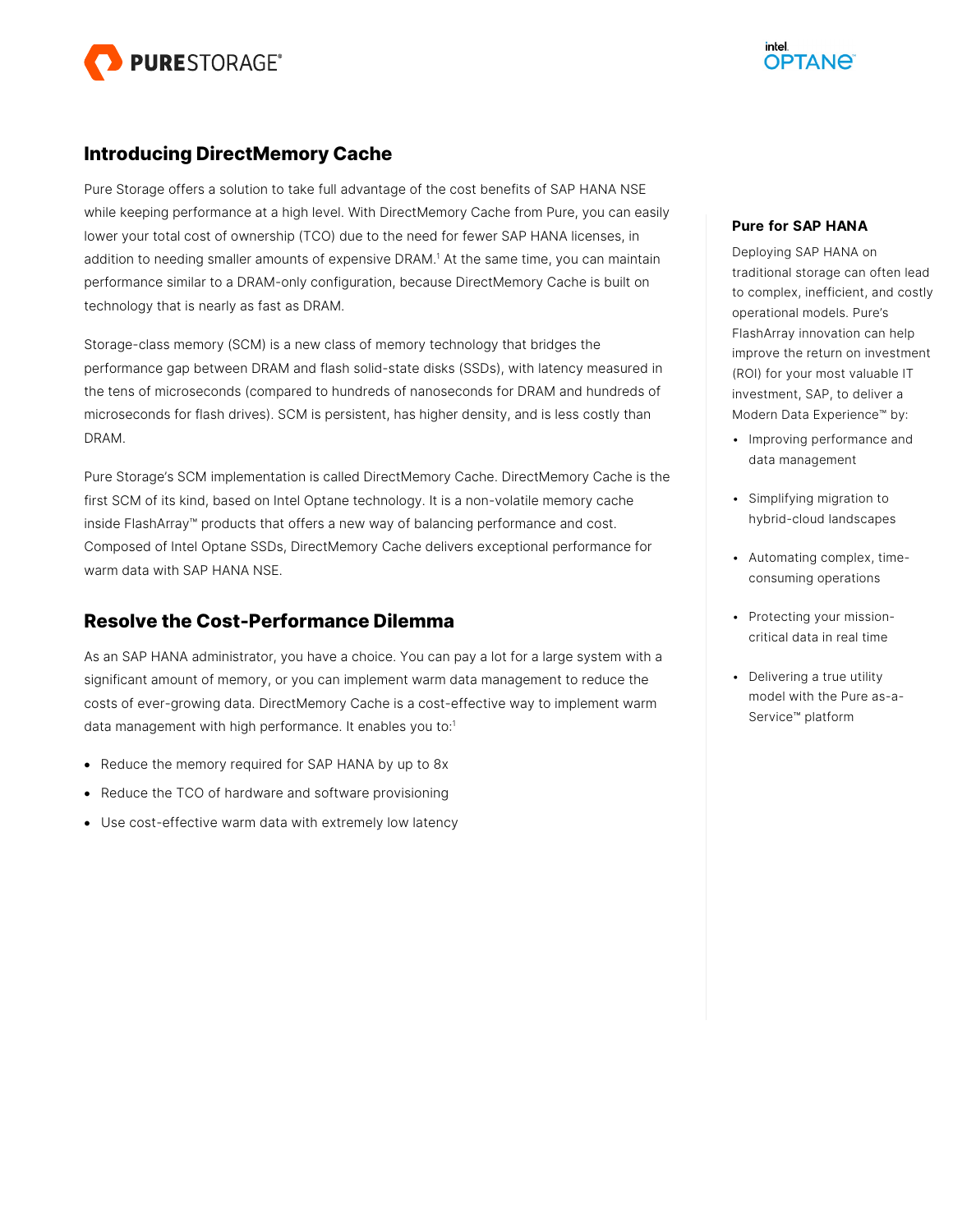



**Figure 1.** DirectMemory Cache with SAP HANA NSE creates a sweet spot of high performance without the high price.

# **A Better Way to Support Larger Databases**

With SAP HANA NSE, you can expand SAP HANA database capacity with warm data on disk by up to four times the size of hot data in memory. Because the buffer cache can easily handle eight times its size of warm data on disk, it requires only a small amount of SAP HANA memory for the SAP HANA NSE buffer cache for common paging operations[.](#page-0-0) 1

Figure 2 shows two different ways to expand SAP HANA data capacity. At the top, the diagram shows an SAP HANA configuration with 2TB DRAM, which allows a 1TB database size (because SAP HANA requires half the memory for working space). Suppose you want to support a 4TB database size instead. Figure 2 shows two different ways to accomplish that.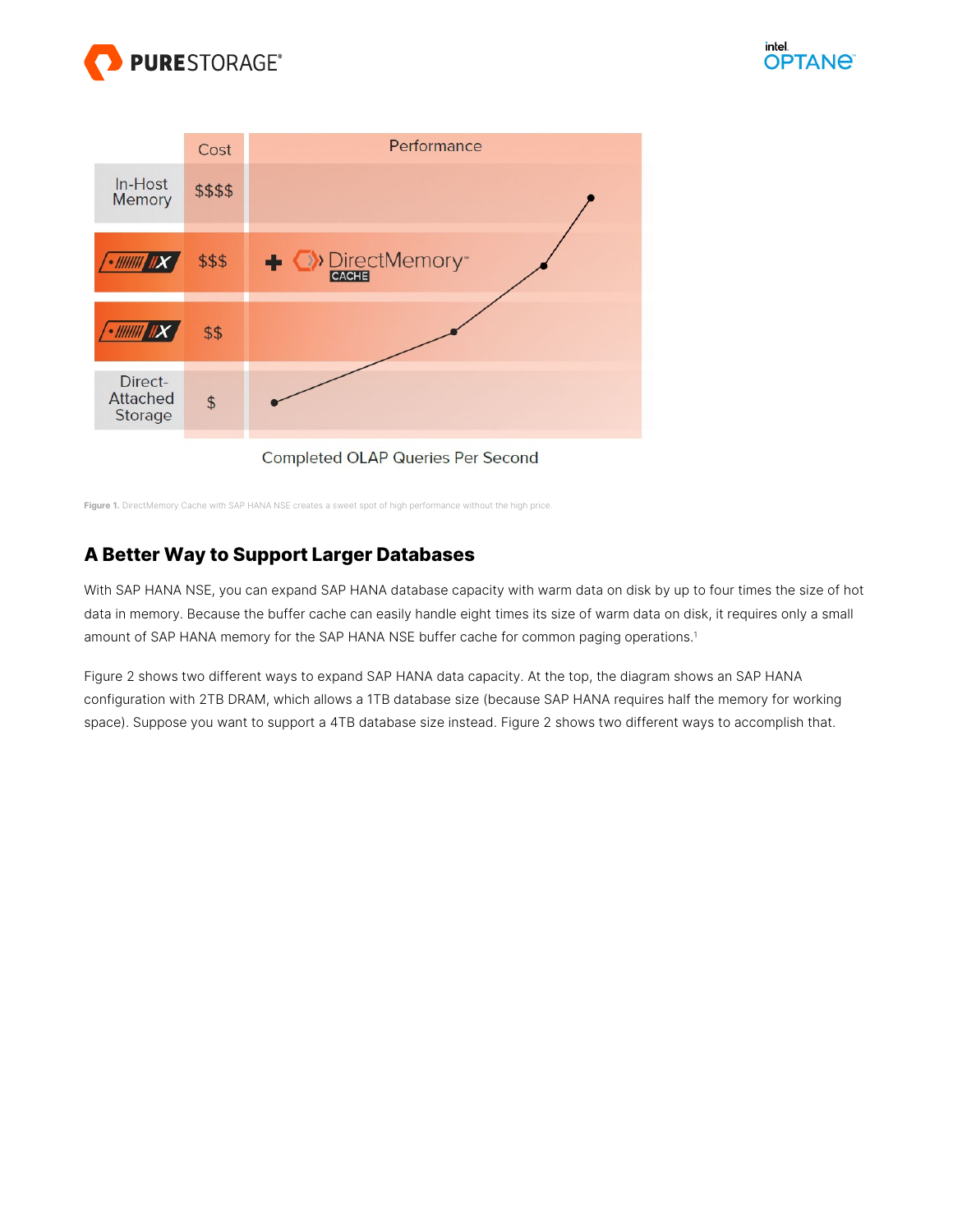





Figure 2. Two ways to expand SAP HANA data capacity.

One simple but expensive way to expand data capacity to 4TB is to add 6TB of extra DRAM, for a total of 8TB—the amount needed to support a 4TB database entirely in memory. Nothing can match the performance of putting all your data in DRAM, but that comes with a premium price tag for hardware and additional SAP HANA licenses.

Another option is to add just 3.2TB of DirectMemory Cache to hold SAP HANA NSE warm data. In this case, a 400GB buffer cache is allocated from existing memory to support the 3.2TB of warm data. The result is 800GB of hot data plus 3.2TB of warm data for a total database size of 4TB.

What is the performance penalty for using a warm data cache instead of DRAM? To find out, Pure ran a test. We measured online analytical processing (OLAP) queries per second on a FlashArray solution using DirectMemory Cache. The result: We achieved 90% of the performance of an in-memory configuration. Your results might vary, of course, but our testing showed a very small performance penalty for an option that could save more than half the total cost of an all-DRAM configuration[.1](#page-0-0)